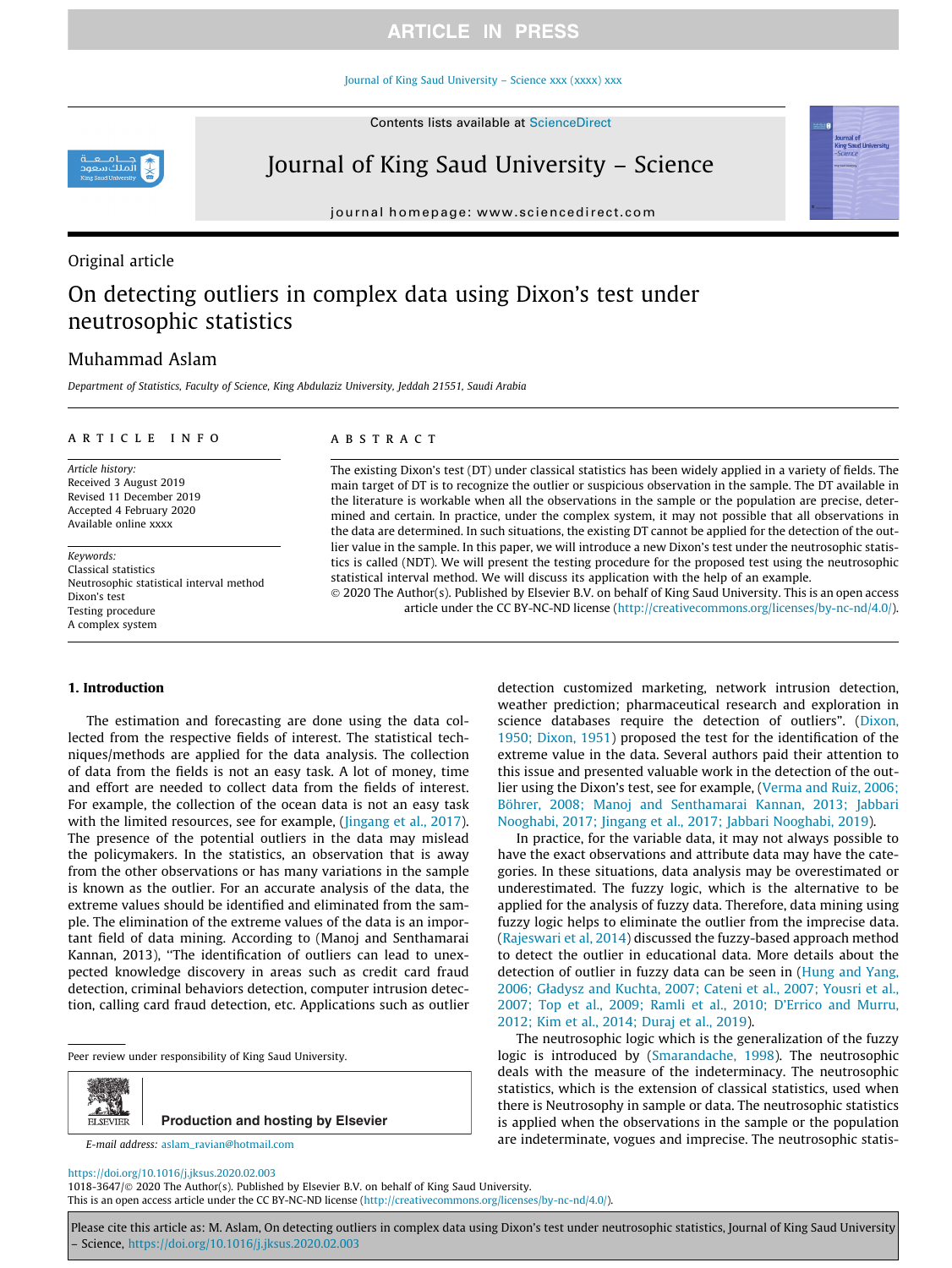<span id="page-1-0"></span>tics is quite effective and adequate to be applied in the uncertainty system, see for example, ([Smarandache, 2014; Aslam, 2018b\)](#page-3-0). [Chen](#page-2-0) [et al. \(2017a\) and Chen et al. \(2017b\)](#page-2-0) presented the application of the neutrosophic numbers in the area of rock engineering. [Aslam](#page-2-0) [\(2018b\) and Aslam \(2019\)](#page-2-0) introduced neutrosophic statistical quality control (NSQC).

As we mentioned earlier, the presence of the outlier can affect the forecasting and estimation of the data. Several authors contributed much work for the detection of the outlier using Dixon's test under classical statistics and using fuzzy logic. By exploring the literature and according to the best of our knowledge, there is no work on Dixon's test under the neutrosophic statistics. In this paper, we will originally propose Dixon's test under the neutrosophic statistics for the identification of the outlier in the data or sample. We will develop Dixon's test under the neutrosophic statistics and explain with the help of an example from the Samsung Company. We expect that the proposed Dixon's test under the neutrosophic statistics will be more effective and adequate to be applied under an uncertainty environment.

#### 2. Preliminaries

Suppose that  $X_{nN} = X_n + uI_N$ ;  $X_{nN} \in [X_{nL}, X_{nU}]$  be a neutrosophic random variable having the determinate part  $X_n$  and indeterminate part  $ul_N$ ;  $I_N \epsilon$ [inf, sup]. Note here that the neutrosophic random variable becomes the random variable under classical statistics when  $I_N \in [0, sup]$ . We also assume that  $X_{nN} \in [X_{nL}, X_{nU}]$  is generated from the neutrosophic normal distribution with mean  $\mu_{\scriptscriptstyle N} = \mu + u I_{\scriptscriptstyle N}; \mu_{\scriptscriptstyle N} \epsilon[\mu_{\scriptscriptstyle L},\mu_{\scriptscriptstyle U}]$  and neutrosophic standard deviation  $\sigma_N = \sigma + uI_N; \sigma_N \epsilon[\sigma_L, \sigma_U]$ . The neutrosophic mean and standard deviation reduce to mean under classical statistics when  $X_{nl} = X_{nl}$ . More details about the neutrosophic distributions can be seen in [Smarandache \(2010\) and Aslam \(2018a\)](#page-3-0).

#### 3. Dixon's test under NSIM

Let  $X_{nN} = X_n + uI_N$  be neutrosophic random variable consists of a determined part  $X_n$  and indeterminate part  $uI_N$  and  $I_N \epsilon [I_L, I_U]$  is an indeterminacy interval. We assumed that  $X_{nN} \in [X_{nL}, X_{nU}]$  is selected from the neutrosophic normal distribution. The purpose of the proposed Dixon's test under the neutrosophic statistics is called (NDT) is to detect either the extreme value belongs to the group of observations or not. Like the existing Dixon's test under CS, we have the following assumptions for the proposed NDT

#### 3.1. Assumptions

- 1. The neutrosophic variable  $X_{nN}\epsilon[X_{nL}, X_{nU}]$  is measured from the complex system having fuzzy, interval-based and imprecise values.
- 2. The neutrosophic variable  $X_{nN}\epsilon[X_{nL}, X_{nU}]$  follows the neutrosophic normal distribution.
- 3. The size of the neutrosophic variable  $X_{nN}\epsilon[X_{nL}, X_{nU}]$  should be more than  $[3, 3]$ .

#### 3.2. Methods

In this section, we discuss the testing procedure of the proposed Dixon's test under NSIM is stated. For the testing, the largest or the smallest sample observations to the outlier, identify that value and put in front. Select a random sample of size  $n_N \epsilon[n_L, n_U]$  from the neutrosophic normal distribution and arranged it in ascending order or descending order. Let the neutrosophic sample  $X_{nN} \epsilon [X_{nI}, X_{nII}]$ has the values  $X_{1N} = X_{1N} + uI_N$ ,  $X_{2N} = X_{2N} + uI_N, \ldots, X_{nN} = X_{nN} + uI_N$ . We arrange these neutrosophic

observations in ascending order as  $X_{1N} \leq X_{2N} \leq \cdots \leq X_{n_N}$ , where  $X_{1N}$  and  $X_{n_N}$  are the smallest and the largest values of the neutrosophic data. The proposed Dixon's test statistic under NSIM is given by

$$
R_{10N} = \frac{(X_{n_N} - X_{n_N - 1})}{(X_{n_N} - X_{1N})}; \ R_{10N} \epsilon [R_{10L}, R_{10U}], X_{n_N} \epsilon [X_{nL}, X_{nU}]
$$
 (1)

$$
R_{11N} = \frac{(X_{n_N} - X_{n_N - 1})}{(X_{nN} - X_{2N})}; \ R_{11N} \epsilon [R_{11L}, R_{11U}], X_{n_N} \epsilon [X_{nL}, X_{nU}]
$$
 (2)

$$
R_{21N} = \frac{(X_{n_N} - X_{n_N - 2})}{(X_{n_N} - X_{2N})}; \ R_{21N} \epsilon [R_{21L}, R_{21U}], X_{n_N} \epsilon [X_{nL}, X_{nU}]
$$
(3)

$$
R_{22N} = \frac{(X_{n_N} - X_{n_N - 2})}{(X_{n_N} - X_{3N})}; \ R_{22N} \epsilon [R_{22L}, R_{22U}], X_{n_N} \epsilon [X_{nL}, X_{nU}]
$$
(4)

By following ([Dixon, 1950; Dixon, 1951\)](#page-2-0) suggestions, we classify the proposed test statistic with respect to the suitable values of  $n_N \epsilon[n_L, n_U]$  as follows

$$
R_N^{(n_N)}\epsilon\begin{bmatrix}R_{10N}=\frac{(X_{n_N}-X_{n_N-1})}{(X_{n_N}-X_{1N})};[3,3](5)
$$

The neutrosophic form of the proposed test can be written as

$$
R_N^{(n_N)} = A_N + B_N I_N; I_N \in [I_L, I_U]
$$
\n(6)

where  $A_N$  and  $B_N I_N$  are the determinate and indeterminate parts of the proposed test. Note here that the proposed Dixon's test statistic under the neutrosophic statistics is the generalization of the ([Dixon,](#page-2-0) [1950; Dixon, 1951](#page-2-0)) test statistic under classical statistics. The proposed Dixon's test statistic reduces to [\(Dixon, 1950; Dixon, 1951\)](#page-2-0) test statistic if  $X_{nL} = X_{nU}$  or  $I_L = 0$ . More details on the existing statistics can be seen in [\(Kanji, 2006\)](#page-2-0). To test whether the suspected observation is an outlier or not, the neutrosophic $R_N^{(n_N)}$ , which is based on the ascending order of observations,  $X_{n_N} \epsilon [X_{nL}, X_{nU}]$  is computed. According to the test, an observation is declared to be an outlier if the calculated value of  $R_N^{(n_N)}$  exceeds the critical value at a specified level of significance  $\alpha$ .

#### 4. Example

In this section, we discuss the application of the proposed Dixon's test statistic in the area of neutrosophic statistical quality control (NSQC). The Samsung Company is manufacturing several electronic equipment and mobile phones. This company is very popular in Saudi Arabia due to the high reliability of their product. The Samsung Company is interested to apply the proposed Dixon's test statistic on cell phone batteries failure time. For the inspection of the batteries product, the experimenters at the company have selected a sample at regular interval during the manufacturing process. Due to the complexity of the lifetime measuring process, on several processes, the measurements are not accurate, precise and sometimes in an interval. Therefore, there is Neutrosophy in the failure time of the batteries product. Therefore, for the testing of the outlier in the failure time, the existing Dixon's test statistic under classical statistics cannot be applied. The failure time of 12 batteries having neutrosophic observations is shown in [Table 1.](#page-2-0) The company is expected to have failed time greater than

Please cite this article as: M. Aslam, On detecting outliers in complex data using Dixon's test under neutrosophic statistics, Journal of King Saud University – Science, <https://doi.org/10.1016/j.jksus.2020.02.003>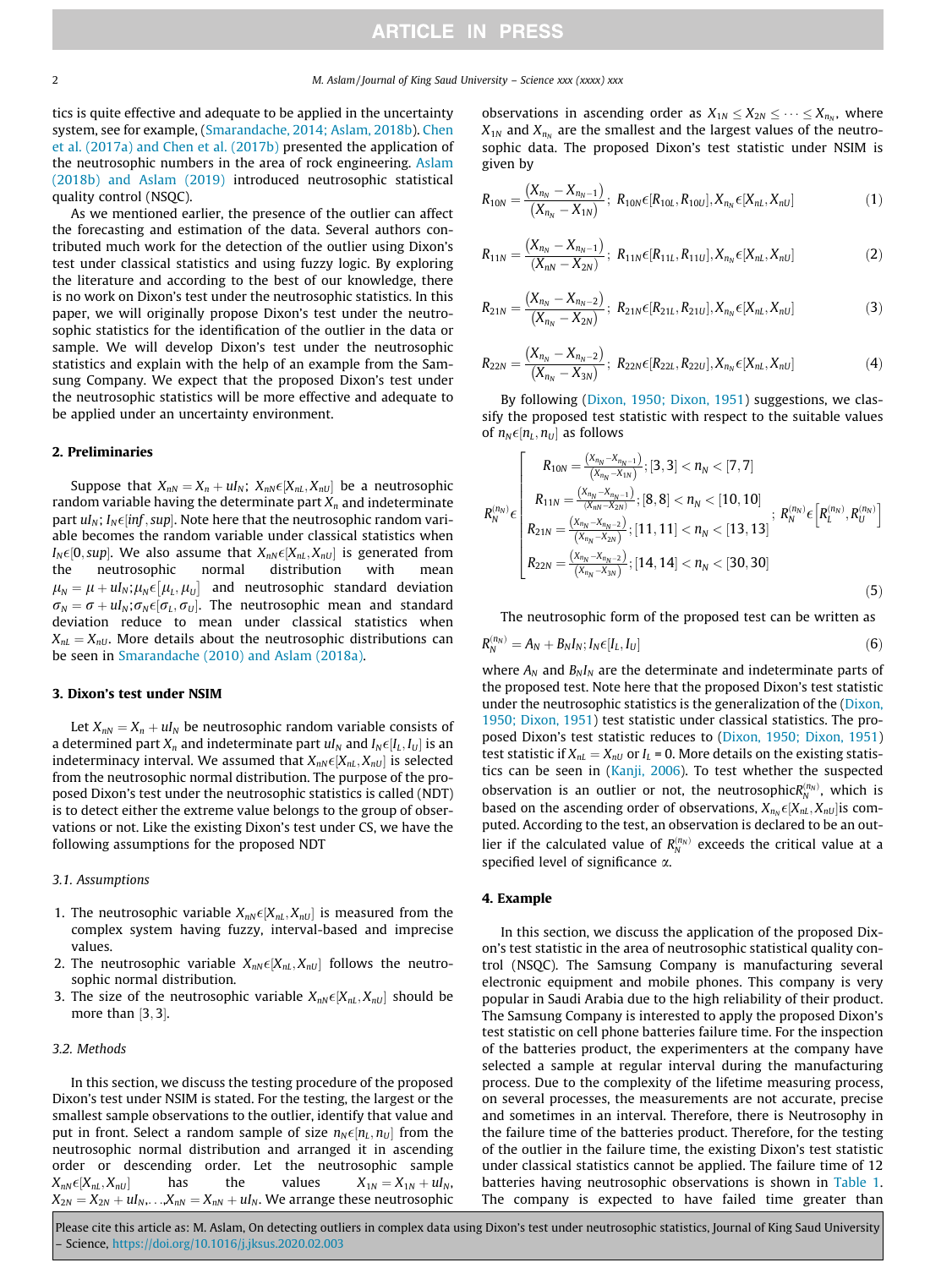## **ARTICLE IN PRESS**

<span id="page-2-0"></span>Table 1 The neutrosophic failure time.

| The neutrosophic failure time. |              |              |              |
|--------------------------------|--------------|--------------|--------------|
| [973, 975]                     | [1214, 1220] | [1668, 1668] | [1903, 1903] |
| [1056, 1056]                   | [1449, 1451] | [1798, 1800] | [1921, 1925] |
| [1207, 1210]                   | [1566, 1570] | [1867,1870]  | [1946, 1950] |

1000 h. From the data, they note that one failure time is from 973 to 975. The company is interested to test it either it is an outlier or not in the sample. Therefore, we apply the proposed Dixon's test statistic to test the null hypothesis that  $X_{1N}\in [973,975]$  is an outlier Vs the alternative hypothesis that it is not an outlier and belong to the same group. There are 12 observations in the sample, therefore, we will use  $R_N^{(n_N)} \in \left[ R_L^{(n_N)}, R_U^{(n_N)} \right]$  based on  $R_{21N} \in [R_{21L}, R_{21U}]$ . The null hypothesis will be rejected if the value of  $R_N^{(n_N)}\epsilon\left[R_L^{(n_N)},R_U^{(n_N)}\right]$  based on  $R_{21N}\epsilon[R_{21L}, R_{21U}]$  will be greater than critical. Some necessary calculations for this data are shown as follows.

Step-1: Use the neutrosophic Kolmogrov-Smirnov (NK-S) test to see either the available data follows the neutrosophic normal distribution or not. The neutrosophic P-value of  $X_{nN}\epsilon[X_{nL}, X_{nU}]$  is [0.79, 0.80] which indicates that given lifetime data follows the neutrosophic normal distribution.

**Step-2:** arrange the batteries failure time  $n_N \in [12, 12]$  in ascending order, say  $[973, 975] \leq [1056, 1056] \leq \cdots \leq [1946, 1950]$ as in Table 1. Let $X_{12N}\epsilon[973, 975]$ ,  $X_{10N}\epsilon[1207, 1210]$  and  $X_{2N}\epsilon[1921, 163]$ 1925].

**Step-3:** Compute  $R_N^{(n_N)} = \frac{(X_{12_N} - X_{10N})}{(X_{12_N} - X_{2N})} = \frac{[973,975] - [1207,1210]}{[973,975] - [1921,1925]} = [0.2468,$  $0.2473$ .

Step-4: From (Kanji, 2006), the tabulated value is [0.546, 0.546] when  $\alpha$  = 0.05 and  $n_N \in [12, 12]$ .

**Step-5:** The computed  $R_N^{(n_N)} \epsilon [0.2468, 0.2473]$  is smaller than the critical value [0.546, 0.546]. Therefore, it is concluded that the suspected value in the sample is not an outlier.

#### 5. Discussion

We presented the testing procedure of the proposed Dixon's test in [Section 4](#page-1-0). We note from the calculations of the real data under the neutrosophic statistics; the proposed testing procedure provides the analysis of the data in the indeterminacy interval rather than the exact or determined values as in classical statistics. Chen et al. (2017a) and Chen et al. (2017b) suggested that a method which provides the values in the indeterminacy interval under uncertainty is said to be a more effective and adequate method. The neutrosophic form of the proposed test for the data is:  $R_N^{(n_N)} = 0.2468 + 0.2473I_N; I_N \in [0, 0.0020]$ . Note here that there is measure of indeterminacy 0.0020, which is associated with the proposed test under uncertainty. The analysis of the lifetime of the data suggested that the values of the proposed statistic can be from 0:2468 and 0.2473. On the other hand, the existing testing procedure given by Dixon (1950) and Dixon (1951) which is the special case of the proposed testing procedure provide the exact value of the statistic which is 0.2468. Furthermore, the existing test does not provide the measure of indeterminacy associated with the test. From this comparison, it is clear that the proposed testing procedure is more adequate and effective to be used in uncertainty environment than the testing procedure given by Dixon (1950) and Dixon (1951) under classical statistics.

#### 6. Concluding remarks

In this paper, we introduced a new Dixon's test under the neutrosophic statistics. We presented the testing procedure for the

proposed test using the neutrosophic statistical interval method. The proposed testing procedure for the detection of the outlier in the data is more adequate and effective than the testing procedure available in the literature. The proposed testing procedure is more information to be applied when observations in the sample or the data are imprecise and fuzzy. The comparison between the proposed testing procedure and existing testing procedure support claim and coincides with the theory of Chen et al. (2017a) and Chen et al. (2017b). The proposed Dixon's test under the neutrosophic statistics is an effective alternative of the existing Dixon's test under classical statistics. The proposed Dixon's test statistic can be used to detect the outlier in the data for the better inferences from it. We will introduce the proposed Dixon's test in the area of control chart theory as future research.

#### Declaration of Competing Interest

The authors declare that they have no known competing financial interests or personal relationships that could have appeared to influence the work reported in this paper.

#### Acknowledgements

The author is deeply thankful to the editor and the reviewers for their valuable suggestions to improve the quality of this manuscript. This work was funded by the Deanship of Scientific Research (DSR), King Abdulaziz University, Jeddah, under grant No. (130- 244-D1440). The author, therefore, gratefully acknowledge the DSR technical and financial support.

#### References

[Aslam, M., 2018a. Design of sampling plan for exponential distribution under](http://refhub.elsevier.com/S1018-3647(20)30052-5/h0005) [neutrosophic statistical interval method. IEEE Access 6, 64153–64158.](http://refhub.elsevier.com/S1018-3647(20)30052-5/h0005)

- [Aslam, M., 2018b. A new sampling plan using neutrosophic process loss](http://refhub.elsevier.com/S1018-3647(20)30052-5/h0010) [consideration. Symmetry 10, 132](http://refhub.elsevier.com/S1018-3647(20)30052-5/h0010).
- [Aslam, M., 2019. Attribute control chart using the repetitive sampling under](http://refhub.elsevier.com/S1018-3647(20)30052-5/h0015) [neutrosophic system. IEEE Access 7, 15367–15374.](http://refhub.elsevier.com/S1018-3647(20)30052-5/h0015)
- [BöHRER, A., 2008. One-sided and two-sided critical values for Dixon's outlier test for](http://refhub.elsevier.com/S1018-3647(20)30052-5/h0020) sample sizes up to n = 30. Econ. Quality Control 23, 5-13.
- S. Cateni, V. Colla, M. Vannucci, A fuzzy logic-based method for outliers detection. Artificial Intelligence and Applications, 2007. 605-610.
- [Chen, J., Ye, J., Du, S., 2017a. Scale effect and anisotropy analyzed for neutrosophic](http://refhub.elsevier.com/S1018-3647(20)30052-5/h0030) [numbers of rock joint roughness coefficient based on neutrosophic statistics.](http://refhub.elsevier.com/S1018-3647(20)30052-5/h0030) [Symmetry 9, 208.](http://refhub.elsevier.com/S1018-3647(20)30052-5/h0030)
- [Chen, J., Ye, J., Du, S., Yong, R., 2017b. Expressions of rock joint roughness coefficient](http://refhub.elsevier.com/S1018-3647(20)30052-5/h0035) [using neutrosophic interval statistical numbers. Symmetry 9, 123](http://refhub.elsevier.com/S1018-3647(20)30052-5/h0035).
- D'errico, G.E., Murru, N., 2012. Fuzzy treatment of candidate outliers in measurements. Advan. Fuzzy Syst. <https://doi.org/10.1155/2012/783843>.
- [Dixon, W.J., 1950. Analysis of extreme values. Ann. Mathematical Statistics 21, 488–](http://refhub.elsevier.com/S1018-3647(20)30052-5/h0045) [506.](http://refhub.elsevier.com/S1018-3647(20)30052-5/h0045)
- [Dixon, W.J., 1951. Ratios involving extreme values. Ann. Mathematical Statistics 22,](http://refhub.elsevier.com/S1018-3647(20)30052-5/h0050) [68–78.](http://refhub.elsevier.com/S1018-3647(20)30052-5/h0050)
- [Duraj, A., Niewiadomski, A., Szczepaniak, P.S., 2019. Detection of outlier information](http://refhub.elsevier.com/S1018-3647(20)30052-5/h0055) [by the use of linguistic summaries based on classic and interval-valued fuzzy](http://refhub.elsevier.com/S1018-3647(20)30052-5/h0055) [sets. Int. J. Intelligent Systems 34, 415–438.](http://refhub.elsevier.com/S1018-3647(20)30052-5/h0055)
- B. Gładysz, D. Kuchta, Outliers detection in selected fuzzy regression models. International Workshop on Fuzzy Logic and Applications, 2007. Springer, 211- 218.
- [Hung, W.-L., Yang, M.-S., 2006. An omission approach for detecting outliers in fuzzy](http://refhub.elsevier.com/S1018-3647(20)30052-5/h0065) [regression models. Fuzzy Sets and Systems 157, 3109–3122.](http://refhub.elsevier.com/S1018-3647(20)30052-5/h0065)
- [Jabbari Nooghabi, M., 2017. Detecting outliers in exponentiated Pareto distribution.](http://refhub.elsevier.com/S1018-3647(20)30052-5/h0070) [J. Sci., Islamic Republic of Iran 28, 267–272](http://refhub.elsevier.com/S1018-3647(20)30052-5/h0070).
- M. Jabbari Nooghabi, On detecting outliers in the Pareto distribution. J. Statistical Comput. Simul., 2019, 1–16.
- [Jingang, J., Lu, S., Zhongya, F., Jiaguo, Q., 2017. Outlier detection and sequence](http://refhub.elsevier.com/S1018-3647(20)30052-5/h0080) [reconstruction in continuous time series of ocean observation data based on](http://refhub.elsevier.com/S1018-3647(20)30052-5/h0080) [difference analysis and the Dixon criterion. Limnol. Oceanography: Methods 15,](http://refhub.elsevier.com/S1018-3647(20)30052-5/h0080) [916–927](http://refhub.elsevier.com/S1018-3647(20)30052-5/h0080).
- G.K. Kanji, 2006. 100 statistical tests, Sage.
- Y.K. Kim, S.Y. Lee, S. Seo, K.M. Lee, Fuzzy logic-based outlier detection for biomedical data. 2014 International Conference on Fuzzy Theory and Its Applications (iFUZZY2014), 2014. IEEE, 117-121.
- [Manoj, K., Senthamarai Kannan, K., 2013. Comparison of methods for detecting](http://refhub.elsevier.com/S1018-3647(20)30052-5/h0095) [outliers. Int. J. Scientific Eng. Res. 4, 709–714.](http://refhub.elsevier.com/S1018-3647(20)30052-5/h0095)

Please cite this article as: M. Aslam, On detecting outliers in complex data using Dixon's test under neutrosophic statistics, Journal of King Saud University – Science, <https://doi.org/10.1016/j.jksus.2020.02.003>